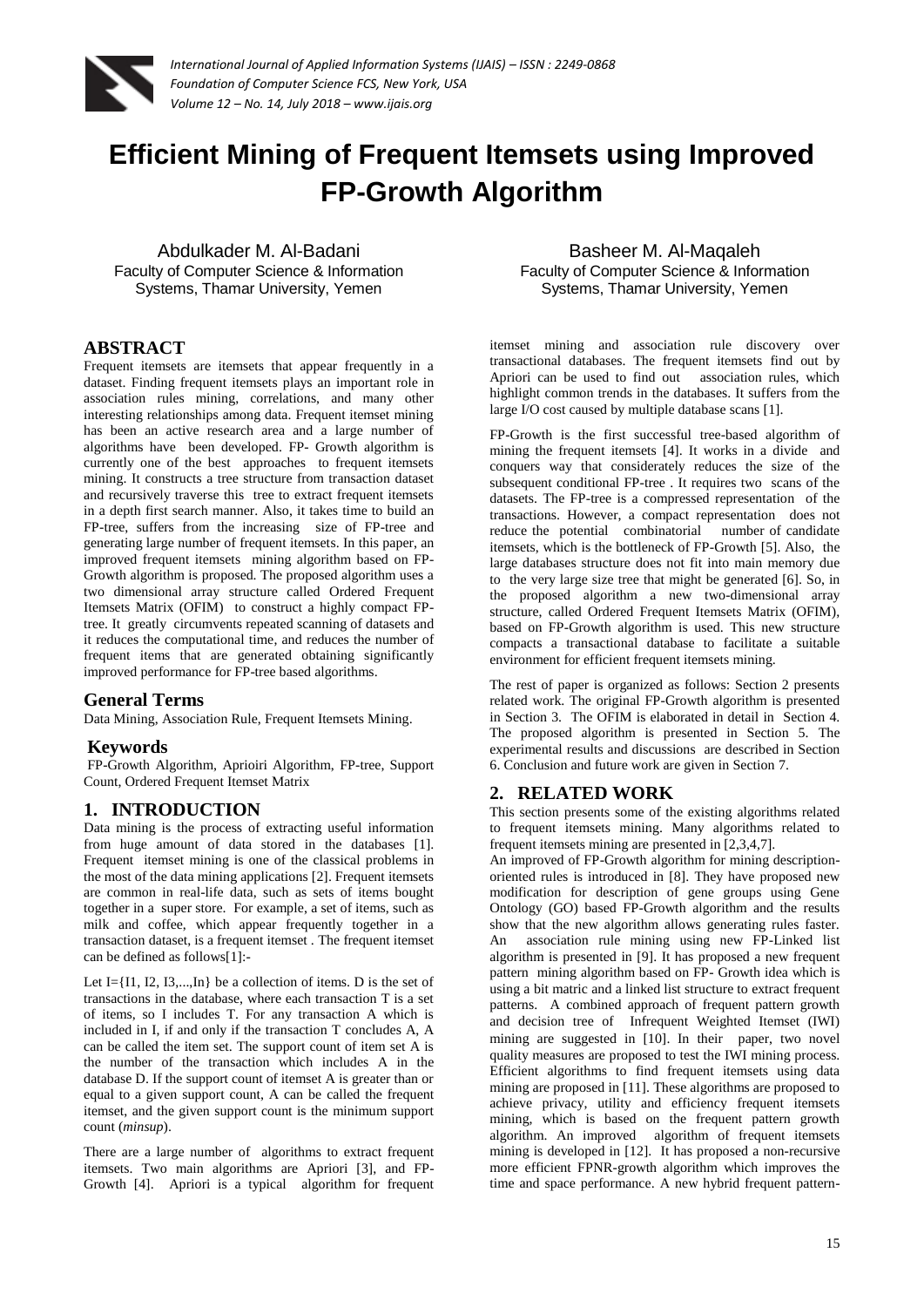

Apriori (FP-AP) algorithm of high utility item set mining is developed in [13]. It has presented FP-AP algorithm, which is the combination of frequent pattern and Apriori algorithm. FP is proposed to split the longer transaction rather than truncate it and also to find the high profitable item with privacy to that item set without redundancy. A survey on FP-Growth tree using association rule mining is presented in [14]. The researchers introduced a new technique which extracts all the frequent itemsets without the generation of the conditional FP-trees. A new algorithm CT-PRO which uses the Compressed FP-tree is developed in [15]. The experimental results of this algorithm are much more efficient in terms of performance. An improved FP-tree algorithm with relationship technique for refined result of association rule mining is proposed in [16]. It has adapted the same idea for identifying frequent item set with large database. An efficient and updatable item-item frequency matrix for frequent itemset generation is introduced in [17]. This matrix maps the data between the items in the form of square matrix.

The most contribution of this work is a novel algorithm that uses OFIM structure to greatly compact structure of FP-tree, and then improve the performance of the algorithms operating on FP-trees.

# **3. FP-GROWTH ALGORITHM**

FP-Growth algorithm [4] mines the complete set of frequent itemsets without generating the candidate. It retains the itemsets association by compressing the database representing frequent items into a frequent pattern tree, or FP-tree. It only needs two dataset scans when mining all frequent itemsets [2]. The first scan counts the number of occurrences of each item. The second scan constructs the initial FP-tree which contains all frequency information of the original dataset. Mining the dataset then becomes mining the FP-tree. The pseudo-code of the FP-Growth algorithm of a transaction database is given below [4,6].

**Input**: A transaction database DB, and a *minsup* threshold ξ. **Output**: FP-tree.

#### **Procedure:-**

Step-1: Scan the transactional database and find support count for each item.

Step-2: If support(item) < *minsup*, discard the item.

Step-3: Construct a header table called I-list to store the sorted of frequent item-sets in descending order based on its support and node link.

Step-4: Initially, construct FP-Growth tree. In the first step, it creates the root of an FP-Growth tree and labels it as "null". And read the item in each transaction and create branch for each transaction. If each node has shared a common prefix, increment by 1 otherwise create a new node.

Step-5: In header table, each item points to its corresponding occurrences in the tree through a single link list, which is represented by dotted lines.

Step-6: Construct the mine FP-tree is which called FP-Growth tree.

The FP-tree has a header table associated with it. Single items and their counts are stored in the header table in decreasing order of their frequency[4]. Table 1 shows an example of a transactional dataset and Figure 1 shows the FP-tree, which generated by FP-Growth algorithm from this dataset.

| Table 1: A dataset with nine transactions. |
|--------------------------------------------|
|--------------------------------------------|

|                | <b>TID</b>     | <b>List of items</b> |  |  |
|----------------|----------------|----------------------|--|--|
|                | T1             | I1, I2, I5           |  |  |
|                | T <sub>2</sub> | I2,I4                |  |  |
|                | T <sub>3</sub> | I2,I3                |  |  |
|                | T <sub>4</sub> | I1, I2, I4           |  |  |
|                | T <sub>5</sub> | I1,I3                |  |  |
| T <sub>6</sub> |                | I2,I3                |  |  |
|                | T7             | I1,I3                |  |  |
|                | T <sub>8</sub> | I1, I2, I3, I5       |  |  |
|                | T9             | I1, I2, I3           |  |  |



**Figure 1: An Example of FP-tree(***minsup***=50%).**

The generated frequent itemsets are shown in Table 2.

**Table 2: The discovered frequent itemsets by FP-Growth algorithm**

| TID       | <b>Conditional FP-tree</b> | <b>Frequent itemsets</b>  |
|-----------|----------------------------|---------------------------|
| <b>I5</b> | < I2:2.I1:2>               | ${I2,I5:2}, {I1,I5:2},$   |
|           |                            | ${I2, I1, I5:2}$          |
| Ī4        | <12:2>                     | ${12.14:2}$               |
| 13        | < I2:4,I1:2>< I1:2>        | ${I2, I3:4}, {I1, I3:4},$ |
|           |                            | ${I2, I1, I3:2}$          |
|           | $\langle 12:4 \rangle$     | ${12.11:4}$               |

# **4. ORDERED FREQUENT ITEMSET MATRIX**

OFIM is a two-dimensional array used to summarize the transactional database and contains all frequent itemsets, which they are sorted in support descending order. The OFIM is  $N\times M$ , where N is the number of transactions and M is the longest number of ordered frequent items. The proposed algorithm scans the transactional dataset to drive a list of frequent items, in which items ordered in frequency descending order. This ordering is important since the construction of OFIM will follow this order. For any transaction, the candidate itemsets which have occurrence frequencies greater than or equal to the *minsup* threshold are added to the list of frequent itemsets, these lists are called Ordered Frequent Itemsets Lists (OFILs). Rest of the nonfrequent candidate itemsets are discarded. The frequent items in each transaction are listed in this ordering in the rightmost column of Table 3.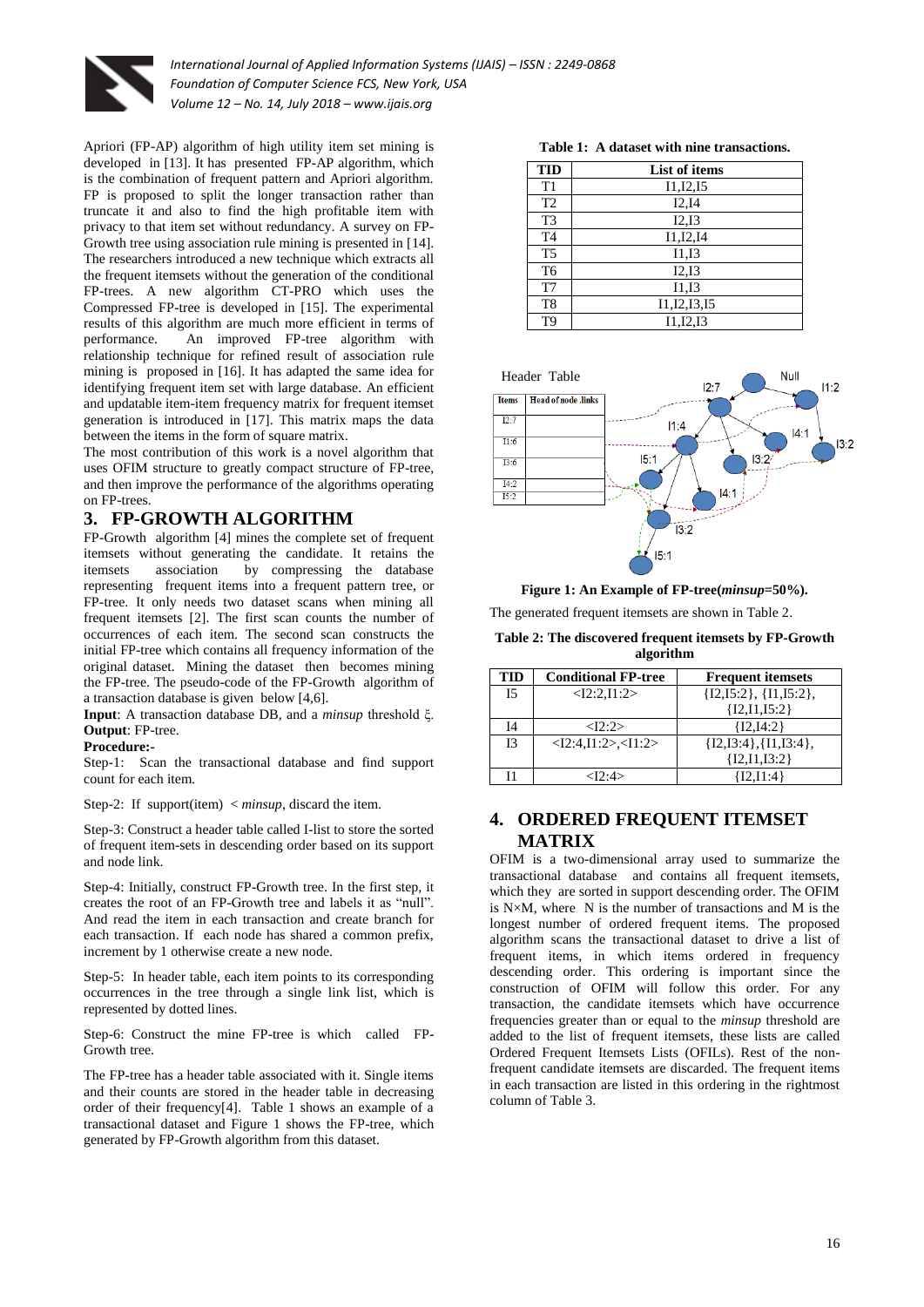

**Table 3: Transactional dataset with OFILs.**

| <b>TID</b><br>List of items  |                | OFIL <sub>s</sub> . |  |
|------------------------------|----------------|---------------------|--|
| T1                           | I1, I2, I5     | I2, I1, I5          |  |
| T <sub>2</sub>               | I2,I4<br>I2,I4 |                     |  |
| T <sub>3</sub>               | I2,I3          | I2,I3               |  |
| I1, I2, I4<br>T <sub>4</sub> |                | I2, I1, I4          |  |
| T <sub>5</sub><br>I1.I3      |                | I1.I3               |  |
| T <sub>6</sub><br>I2,I3      |                | I2,I3               |  |
| T7                           | I1,I3          | I1,I3               |  |
| 11, 12, 13, 15<br>T8         |                | 12, 11, 13, 15      |  |
| I1, I2, I3<br>T9             |                | I2.I1.I3            |  |

Notice that the frequent items in the transaction is ordered according to their order in the list of frequent items. Referring to the Table 3, the OFIL of transaction I1,I2,I5 is I2,I1,I5. An empty OFIM having N×M is initialized with "0" values. The matrix generation process reads the OFILs list by list. The process extracts items from each list. It then adds the items to the rows and to the corresponding columns of the matrix one by one. The process repeats for each list in the OFILs. Table 4 describes the complete OFIM after reading all the OFILs, which are given in Table 3.

**Table 4. The OFIM.**

| T1             | I2 | 11        | I <sub>5</sub> | O              |
|----------------|----|-----------|----------------|----------------|
| T <sub>2</sub> | I2 | I4        | 0              | 0              |
| T <sub>3</sub> | 12 | <b>I3</b> | 0              | 0              |
| T <sub>4</sub> | 12 | 11        | I <sub>4</sub> | 0              |
| T <sub>5</sub> | 11 | <b>I3</b> | 0              | 0              |
| T <sub>6</sub> | 12 | <b>I3</b> | 0              | 0              |
| T7             | 11 | I3        | 0              | $\mathbf{\ }$  |
| T8             | 12 | 11        | 13             | I <sub>5</sub> |
| T9             | 12 | 11        | I3             |                |

# **5. THE PROPOSED ALGORITHM**

Traditional FP-Growth algorithm takes time to construct FPtree, discovers large number of frequent itemsets, and suffers from the increasing size of FP-tree, which may not fit in the main memory [4,5,6]. The process of discovering frequent itemsets takes the OFIM and a *minsup* threshold as input. The proposed algorithm scans every column in OFIM to compute the support of each different items, and the other (previous) columns are used to distinguish the node's parent node of current column. By this way, we can insert one level of nodes into FP-tree at a time, we cannot compute frequent items one by one in order to save the information of the current nodes and their parent nodes. Also, if any infrequent, say x item is found in any column then there is no any other item after x in the same row is frequent. So, the proposed algorithm deletes this row which greatly reduces the search space and then saves execution time. By using OFIM into the process of tree construction, the expensive frequent items scans in the proposed algorithm are saved. Also, more frequently occurring items are arranged at the top of the FP-tree and thus are more likely to be shared. This indicates that FP-tree structure is usually highly compact. This shortens the time of tree construction and decreasing the size of FP-tree, therefore the performance is much more better than the FP-Growth algorithm. The detailed descriptions of the proposed algorithm are as follows :-

**Input** : A transaction dataset and a *minsup* threshold. **Output:** FP-tree.

1- Scan the transaction database once. Collect F, the set of frequent items F, and their supports. Sort F in support descending order as OFIL, the list of ordered frequent items. All infrequent itemsets are deleted in this step.

2- Create OFIM. For each row corresponds to the OFIL, all ordered frequent items in OFIL are entered item-by-item into the corresponding columns.

3- Create the root of an FP-tree, T, and label it as "null". Let column number in OFIM be j.

4- For (j=1; j<=M; j++) { If j=1 Then Do {

Collect the set of frequent items and their supports, and sort items according to descending support count. Let the result be [f: n | OFIL] , where f is the first frequent item in OFIL, and n is the count. Insert these nodes as the root's child nodes into the FP-tree. Frequent items, f , are processed according to their order.

} Else Do

{

}

Contrast both the current column (j) and the previous columns precede it, compare the set of frequent items and collect their supports. Let the result be  $[p, f; n | OFIL]$  where p is the parent frequent items of the previous columns, and f is the current frequent item of column (j). Link the nodes with the same item-name via the node-link structure. This means inserting [f: n] as the child nodes of p into the FP-tree and letting their node-link be linked to the nodes with the same item-name via the node-link structure.

} The proposed algorithm mined the FP-tree as follows : start from each frequent length 1 pattern as an initial suffix pattern, construct its conditional pattern base which consists of the set of prefix path in the FP-tree co-occurring with the suffix pattern, then construct its conditional FP-tree and perform mining recursively on such a tree. The pattern growth is a achieved by the concatenation of the suffix pattern with the frequent patterns generated from a conditional FP-tree [4]. The FP-tree generated by the proposed algorithm of transactional dataset in Table 1 is shown in Figure 2.



**Figure 2: Construction of FP-tree using the proposed algorithm (***minsup***=50%)**

The generated frequent itemsets are shown in Table 5.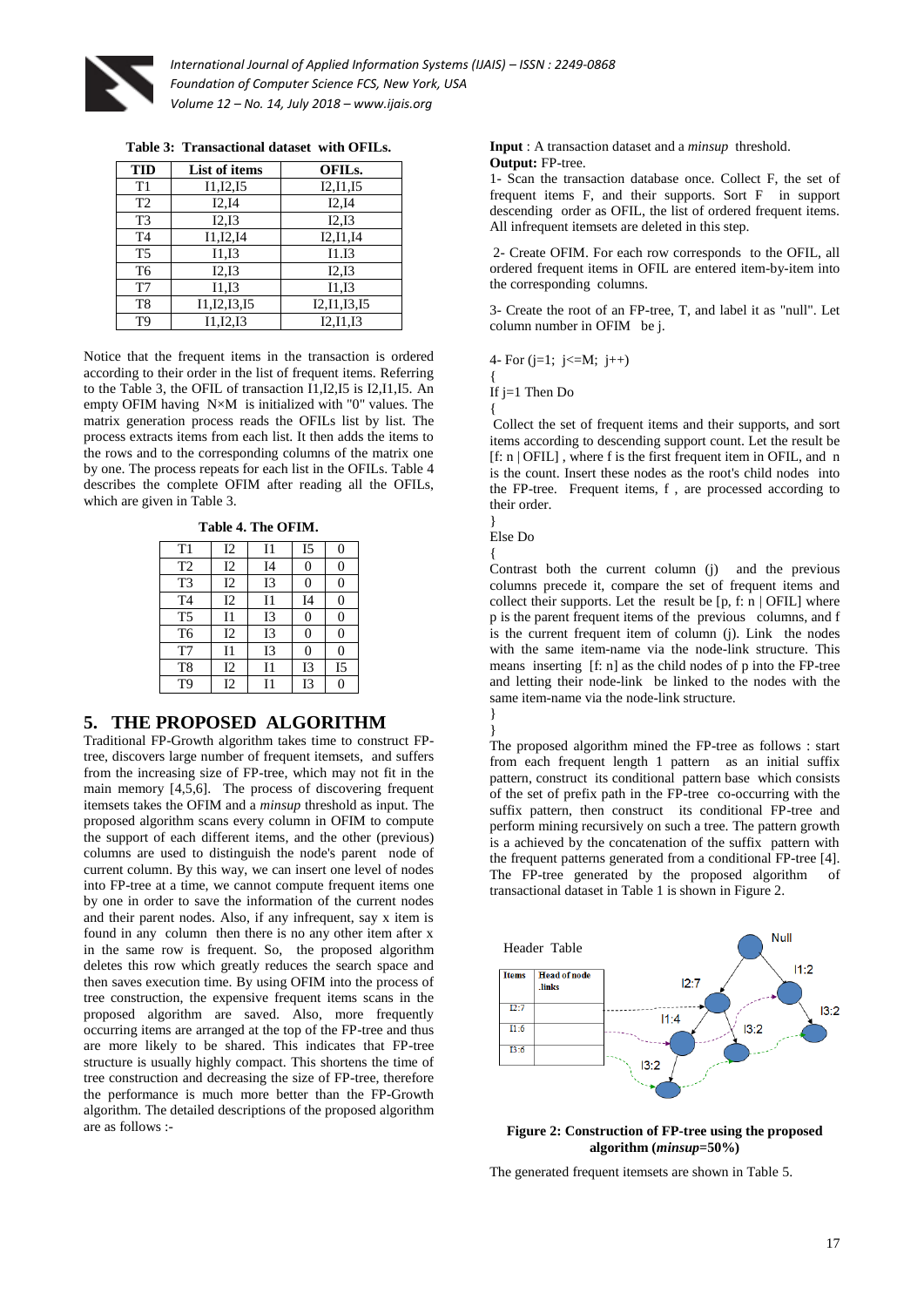

**Table 5: The generated frequent itemsets by the proposed algorithm**

| TID | <b>Conditional FP-tree</b> | <b>Frequent itemsets</b> |
|-----|----------------------------|--------------------------|
| I3  | < I2:4.I1:2>< I1:2>        | ${I2,I3:4}, {I1,I3:4},$  |
|     |                            | ${I2.I1.I3:2}$           |
| 11  | $<$ I $2.4$ $>$            | ${12.11:4}$              |

Figures 1 and 2 show that the proposed algorithm constructs small size of FP-tree than FP-Growth algorithm. Also, Tables 1 and 2 indicate that the FP-Growth algorithm generates larger number of frequent itemsets than the proposed algorithm.

# **6. EXPERIMENTAL RESULTS AND DISCUSSIONS**

The performance of the proposed algorithm is validated on real-world datasets obtained from UCI Machine Learning Repository which is a collection of widely used benchmark and real-world datasets for data mining and KDD community [18]. The performance of the proposed algorithm is evaluated and compared with well-known FP-Growth algorithm in terms of time required to find frequent itemsets and the number of discovered frequent itemsets from the specified datasets. All experiments are performed on a laptop with C++, 32 bit Windows 7, 4GB RAM and 2.2 GHZ Intel core (TM) Duo CPU. Table 6 shows some statistical information about the datasets used in this comparative study.

**Table 6: Characteristics of the test datasets.**

| <b>Datasets</b> | <b>Size</b> | #Transactions |
|-----------------|-------------|---------------|
| Grocery         | 0.56MB      | 10800         |
| Mushroom        | 0.12MB      | 8124          |
| Car             | 0.055MB     | 1728          |

The comparison performance of the proposed algorithm and FP-Growth algorithm on these three datasets are demonstrated below :-

# **6.1 Experiment One**

This experiment was carried out on the Grocery dataset. It contains one month of real-world point-of- sale transactions data from a typical local grocery outlet. In order to efficiently evaluate the performance of the proposed algorithm over original FP-Growth algorithm, experiments have been conducted and compared several times with different values of *minsup*. The obtained results based on the execution time required to find the frequent itemsets and the number of frequent itemsets of various *minsup* values such as 10%, 20% , 30%, and 50% are shown in Table 7.

**Table 7: Comparison results for the Grocery dataset with various** *minsup* **thresholds.**

| No. | minsup | <b>Execution time per</b><br>milliseconds (ms) |     | # Discovered Frequent<br>itemsets |                              |
|-----|--------|------------------------------------------------|-----|-----------------------------------|------------------------------|
|     |        | FP-<br><b>Proposed</b><br>algorithm<br>Growth  |     | FP-<br>Growth                     | <b>Proposed</b><br>algorithm |
|     | 10%    | 800                                            | 600 | 13                                | 12                           |
|     | 20%    | 700                                            | 400 |                                   |                              |
| 3   | 30%    | 600                                            | 300 |                                   |                              |
|     | 50%    | 400                                            | 100 |                                   |                              |

In general, when the values of *minsup* increase, the execution time and the number of discovered frequent itemsets decrease in both algorithms.

It is observed that the execution time of the proposed algorithm consumes less time compared to the FP-Growth algorithm, even though it varies the *minsup* threshold value. Figure 3 shows the performance of two algorithms according to the execution time for 4 different *minsup* thresholds. It clearly illustrates that the proposed algorithm outperforms than FP-Growth algorithm. The reason behind that the FP-Growth needs to construct a large number of conditional sub-trees and then generates a large number of frequent itemsets, it is not only time consuming but also high memory cost.



#### **Figure 3: Comparing the results of the execution time and the** *minsup* **thresholds for the Grocery dataset.**

#### **6.2 Experiment Two**

Mushroom dataset was used for this experiment. This dataset has 8124 records, with 23 attributes that contain 119 item. Table 8 shows the execution time and the number of discovered frequent itemsets of the FP-Growth and the proposed algorithm of various *minsup* thresholds such as 10% , 20% , 30%, and 50%.

**Table 8: Comparison results for the Mushroom dataset with various** *minsup* **thresholds.**

| No. | minsup | <b>Execution time per</b><br>milliseconds (ms) |                              | # Discovered<br><b>Frequent itemsets</b> |                              |  |
|-----|--------|------------------------------------------------|------------------------------|------------------------------------------|------------------------------|--|
|     |        | FP-<br>Growth                                  | <b>Proposed</b><br>algorithm | FP-<br>Growth                            | <b>Proposed</b><br>algorithm |  |
|     | 10%    | 590                                            | 300                          | 20                                       | 19                           |  |
| 2   | 20%    | 560                                            | 260                          | 18                                       |                              |  |
| 3   | 30%    | 550                                            | 250                          | 17                                       |                              |  |
|     | 50%    | 530                                            | 240                          | 13                                       |                              |  |

Table 8 indicates that the execution time of the proposed algorithm are approximately equal even though it varies the *minsup* threshold of the Mushroom dataset and it gives less mining time and a small number of the generated frequent itemsets than the FP-Growth algorithm. The proposed algorithm scales much better than the FP-Growth. This is because as the *minsup* threshold goes down, the number of the frequent itemsets increase dramatically. The candidate sets that the FP-Growth must handle become large, and the pattern matching with a lot of candidates by searching through the FP-tree becomes very expensive. Figure 4 shows the comparison results between the two algorithms according to the execution time with 4 different *minsup* thresholds**.**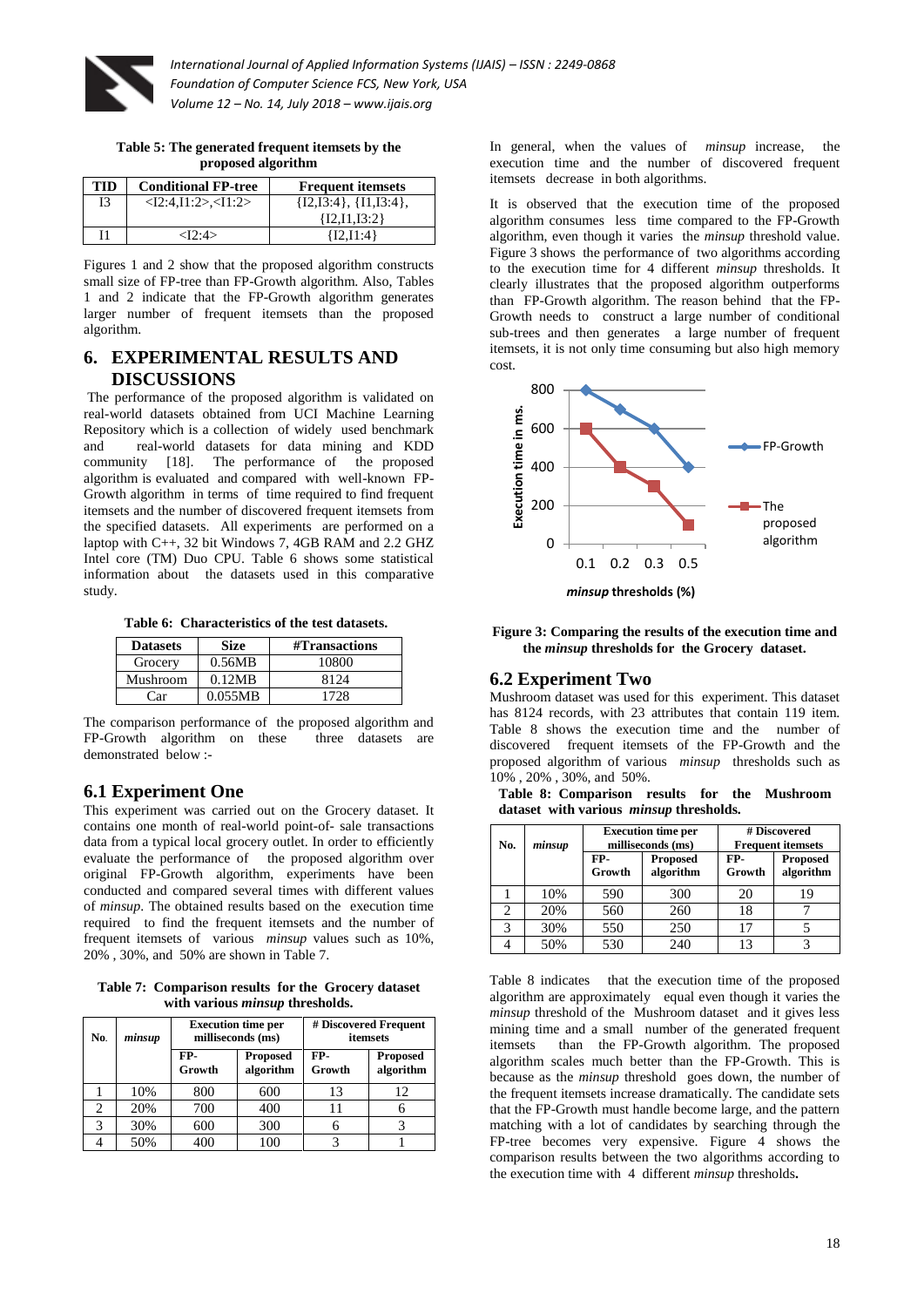





#### **6.3 Experiment Three**

This experiments was carried out on the Car dataset. This dataset contains 1728 instances and 7 attributes. Table 9 shows the execution time and the number of discovered frequent itemsets of the FP-Growth and the proposed algorithm of the various *minsup* thresholds such as 10%, 20% , 30%, and 50%.

**Table 9: Comparison results for the Car dataset with various** *minsup* **thresholds.**

| No. | Minsup | <b>Execution time per</b><br>milliseconds (ms) |                              |               | # Discovered Frequent<br>itemsets |
|-----|--------|------------------------------------------------|------------------------------|---------------|-----------------------------------|
|     |        | FP-<br>Growth                                  | <b>Proposed</b><br>algorithm | FP-<br>Growth | <b>Proposed</b><br>algorithm      |
|     | 10%    | 900                                            | 500                          | 11            |                                   |
|     | 20%    | 600                                            | 400                          | 10            |                                   |
| 3   | 30%    | 300                                            | 200                          |               |                                   |
|     | 50%    | 200                                            | 100                          |               |                                   |

Table 9 indicates that the execution time and the number of discovered frequent itemsets of the proposed algorithm are less than FP-Growth algorithm. The comparison results between the execution time and the *minsup* thresholds of the Car dataset for both algorithms are shown in Figure 5.



#### **Figure 5: Comparing the results of the execution time and the** *minsup* **thresholds for the Car dataset**

This figure indicates as the *minsup* threshold goes up, the execution time and the number of generated frequent itemsets in both algorithms decrease dramatically.

# **7. CONCLUSION AND FUTURE WORK**

Efficient algorithms of mining frequent itemsets are crucial for mining association rules. In this paper, an improved FP-Growth algorithm for efficient mining of the frequent itemsets is proposed. The proposed algorithm uses OFILs to construct the OFIM. Consequently, the proposed algorithm uses OFIM to construct a highly compact FP-tree, and then saves the costly dataset scans in the subsequent mining processes which reduces the time of FP-tree construction. It applies a pattern growth method which avoids costly candidate generation. OFIM saves traversal time for all items and the next level of the FP-tree can be initialized directly. The proposed algorithm deletes infrequent items appropriately, thereby the subsequent processes are completing their respective tasks more efficiently without unnecessarily wasting their efforts in processing the irrelevant data. The performance gain achieved by the proposed algorithm is due in most part to the highly compact structure of FP-tree, which stores only the frequent items in a frequency-descending order using OFIM. The experimental results show that the proposed algorithm is superior to the original FP-Growth algorithm in mining time and the number of discovered frequent itemsets.

Future research can improve the proposed algorithm to incrementally update an FP-tree, such as adding daily new transactions into a database containing records accumulated for months.

#### **8. REFERENCES**

- [1] Han, J., Pei, J., and Kamber, M. 2011. Data Mining: Concepts and Techniques. Morgan Kaufmann, San Francisco, California, USA.
- [2] Shridhar, M., and Parmar, M. 2017. Survey on association rule mining and its approaches. International Journal of Computer Sciences and Engineering (IJCSE), 5(3), pp.129-135.
- [3] Agrawal, R., and Srikant, R. 1994. Fast algorithms for mining association rules. In Proceeding of 20th International Conference on Very Large Databases (VLDB), pp. 487-499.
- [4] Han, J., Pei, J., and Yin, Y. 2000. Mining frequent patterns without candidate generation. ACM. pp, 1-12.
- [5] Wei, F., and Xiang, L. 2015. Improved frequent pattern mining algorithm based on FP-Tree. In Proceedings of The Fourth International Conference on Information Science and Cloud Computing (ISCC2015), pp.18-19.
- [6] Krupali, R., Garg, D., and Kotecha, K. 2017. An improved approach of FP-Growth tree for frequent itemset mining using partition projection and parallel projection techniques. International Recent and Innovation Trends in Computing and Communication, 5(5), pp. 929-934.
- [7] Khanali, H., and Vaziri, B. (2017). A survey on improved algorithms for mining association rules. International Journal of Computer Applications(IJCA), 165(9), pp. 6-11.
- [8] Gruca, A. 2014. Improvement of FP-Growth algorithm for mining description-oriented rules. In Man-Machine Interactions, Part of Advances in Intelligent Systems and Computing, (AISC), Springer, vol. 242, pp. 183-192.